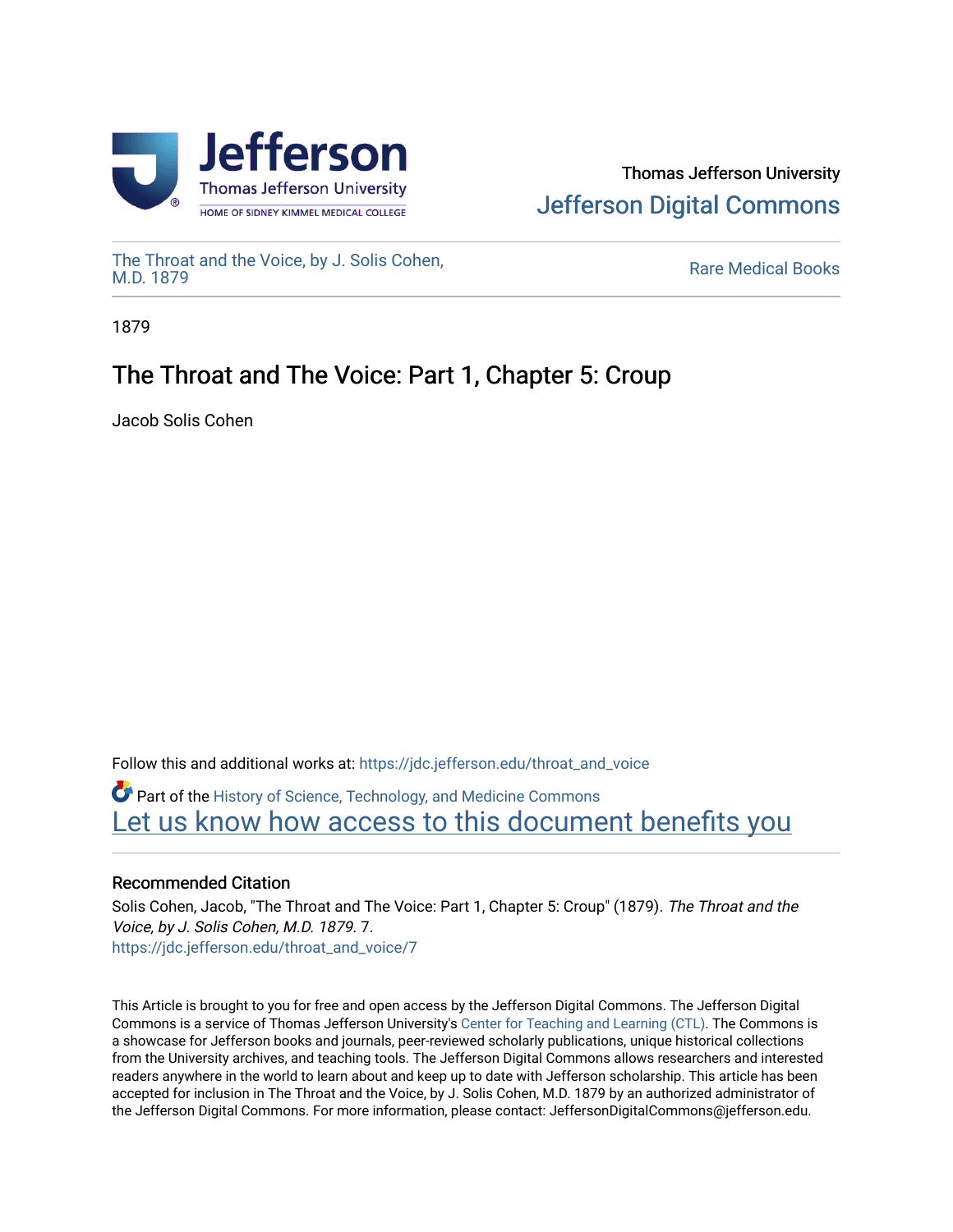## 48 *THE THROAT AND THE VOICE.*

suffocation. The ease which follows, justifies the operation merely as an alleviator of distress.

Another point which should be realized by parents is the great danger of lifting a patient, low with diphtheria, in disobedience to the physician's injunctions. The heart becomes so feeble, at times, that the extra exertion necessary to pump the blood into the upper part of the body against gravity is too much for it, and it ceases to beat. The physician knows when this is imminent, and tells the attendant *not to allow the patient to rise or be raised for any purpose whatever,* until he deems such precaution no longer necessary.

### CHAPTER V.

#### CROUP.

THERE is a spasm of the air-passage sometimes<br>called pseudo-croup or false croup, (see page 78;) called pseudo-croup or false croup, (see page 78 ;) but it is of nervous origin altogether, and has no affinity with croup other than that the main symptom is always spasm, which also occurs in some cases of croup, but is by no means a constant manifestation.

True or membranous croup is chiefly an inflammatory disease of the upper air-passage, attended with the deposit of a membrane like to that which accumulates in the air-passages in diphtheria. The deposit may extend along the windpipe, and even great distances along the bronchial tubes and their ramifications. There are no reliable chemical or microscopic tests which can distinguish between the deposits in croup and in diphtheria. On this account many physicians consider the two diseases to be identical. Others, among them the author, believe that they are not identical, and that there is no primary or special blood-poison at work in croup as in diphheria, and that the danger to life in croup resides  $\overline{D}$  49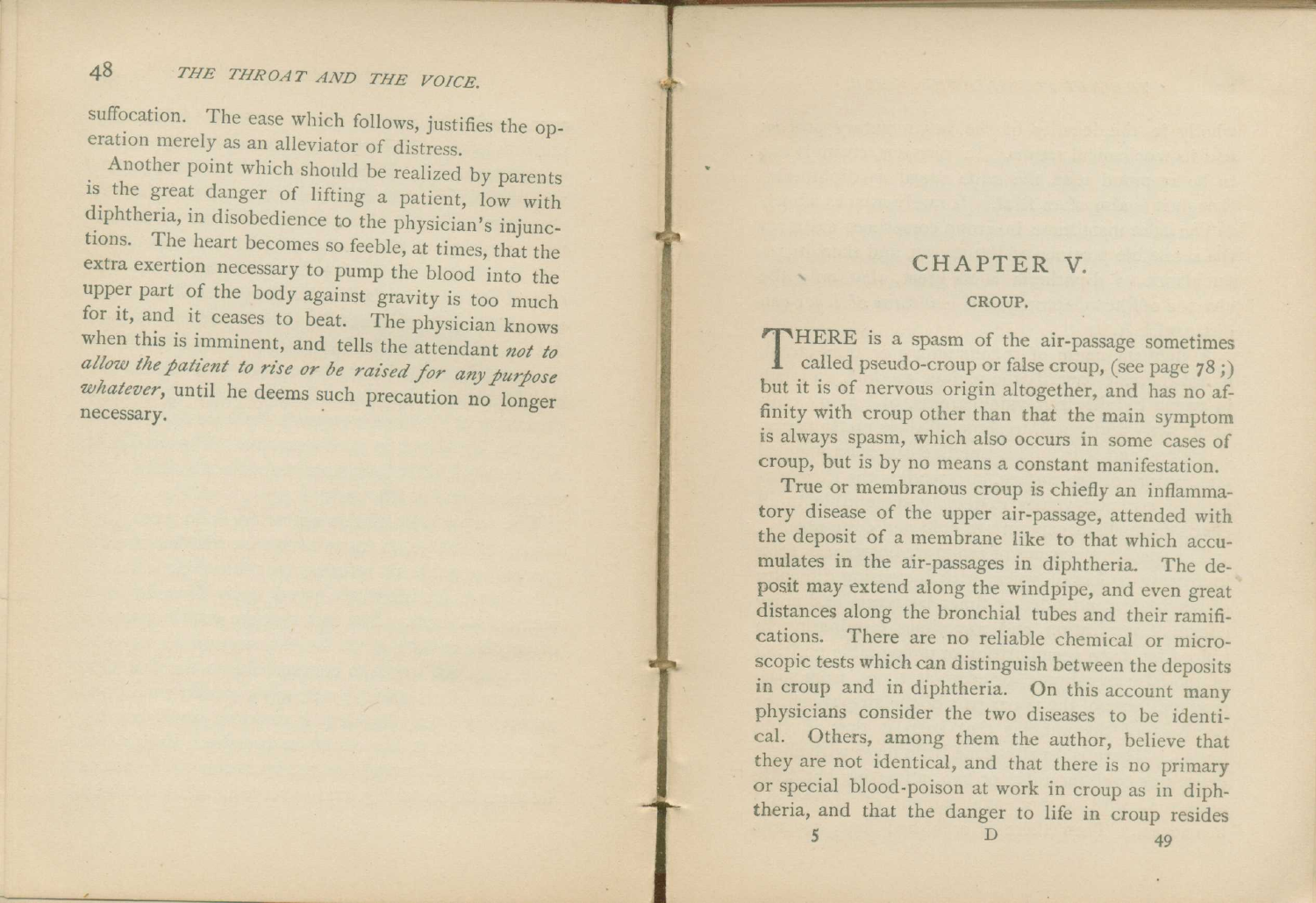#### 5o *THE THROAT AND THE VOICE.*

wholly in the locality of the inflammatory process and its mechanical results. In this view, croup is not to be regarded with the same dread as diphtheria, though it is also often fatal. It rarely attacks adults.

The false membrane in croup sometimes exists in the accessible portions of the throat, and then its resemblance to diphtheria is so great, that only the absence of the symptoms of a low form of fever can distinguish it.

A frequent cause of inflammatory or true croup, if not the chief one, is the vicious method, so much in vogue by silly and vain parents, of leaving children partly undressed, to show off their pretty necks, shoulders, and legs. This practice causes an unequal temperature of the surface, and renders the little victims of parental vanity extremely susceptible to ill effects from slight exposure to cold and dampness.

The special symptoms of croup are hoarseness, soon increasing to loss of voice, with increasing difficulty of respiration, attended at times by severe and noisy efforts of inspiration, and sometimes terminating in suffocation from accumulation or unfavorable position of the false membrane, or even, at times, from spasmodic closure of the upper part of the air-passage, or paralysis of the muscles that keep it open during health. There is usually some little fever with slight catarrh or cold for a day or two, attracting but little attention, with a moderate amount of cough and hoarseness. Then there is a flushed face, towards

#### *CROUP.* 51

evening generally, with undue brilliancy of the eye, increased heat of skin, and abnormal frequence of pulse ; and towards midnight the little patient is awakened with a paroxysm of difficult breathing, often the first symptom to excite alarm. The cough becomes shrill and harsh, like the sound of a cock's crow or a blast through a brass trumpet. The cough and the voice gradually become muffled, and finally may become extinct, so that the child is seen to cry and cough without making noise enough to attract attention. The difficulty of respiration increases as the matters accumulate in the air-passages ; and the soft parts above the chest, below the chest, and between the ribs, become more or less deeply indented or depressed by external atmospheric pressure at each ineffectual attempt to expand the lungs by inspiration. The child tries to grasp something to help its breathing, often clutches at its throat, and exhibits the most unmistakable evidences of threatening suffocation. If not relieved spontaneously or otherwise, the flush fades from the face, the lips become pale and then livid, perspiration pours out over the surface, and the efforts at respiration become less and less vigorous, until they cease in the death struggle.

In the treatment of croup there are the same indications for the use of steam- and lime-fumes as in the analogous condition of diphtheria, as well as for the operation of incising the windpipe for access of